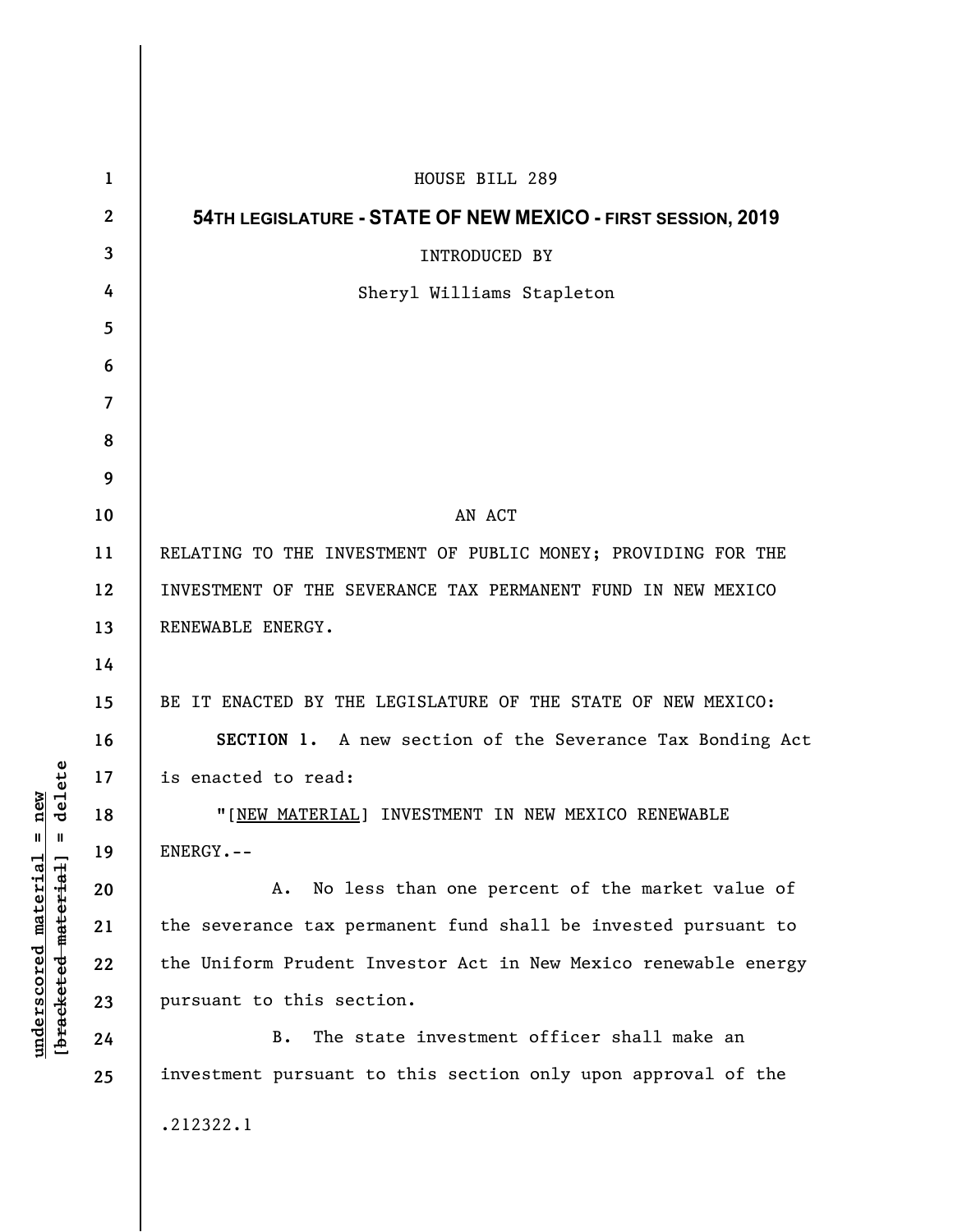**1**  council.

**2 3 4 5 6 7 8 9 10 11 12 13 14 15 16 17 18 19 20 21 22 23 24 25**  C. Investments pursuant to this section shall be diversified among the alternatives specified in Subparagraphs (a) through (h) of Paragraph (1) of Subsection D of this section, provided that an investment in a renewable energy project shall not exceed fifty percent of the estimated cost of the project. D. As used in this section: (1) "New Mexico renewable energy" means: (a) a business entity that has its principal office and a majority of its full-time employees in New Mexico and that, as its primary business, manufactures, distributes, sells or installs equipment used in the generation, storage or transmission of renewable energy or in the more efficient use of energy; (b) a business entity that employs more than fifty employees at a manufacturing facility in New Mexico, the primary product of which is equipment used in the generation, storage or transmission of renewable energy or in the more efficient use of energy; (c) a renewable energy project located in New Mexico; (d) bonds issued under the Renewable Energy Financing District Act; (e) energy efficiency bonds issued under .212322.1  $- 2 -$ 

 $b$ racketed material] = delete **[bracketed material] = delete**  $underscored material = new$ **underscored material = new**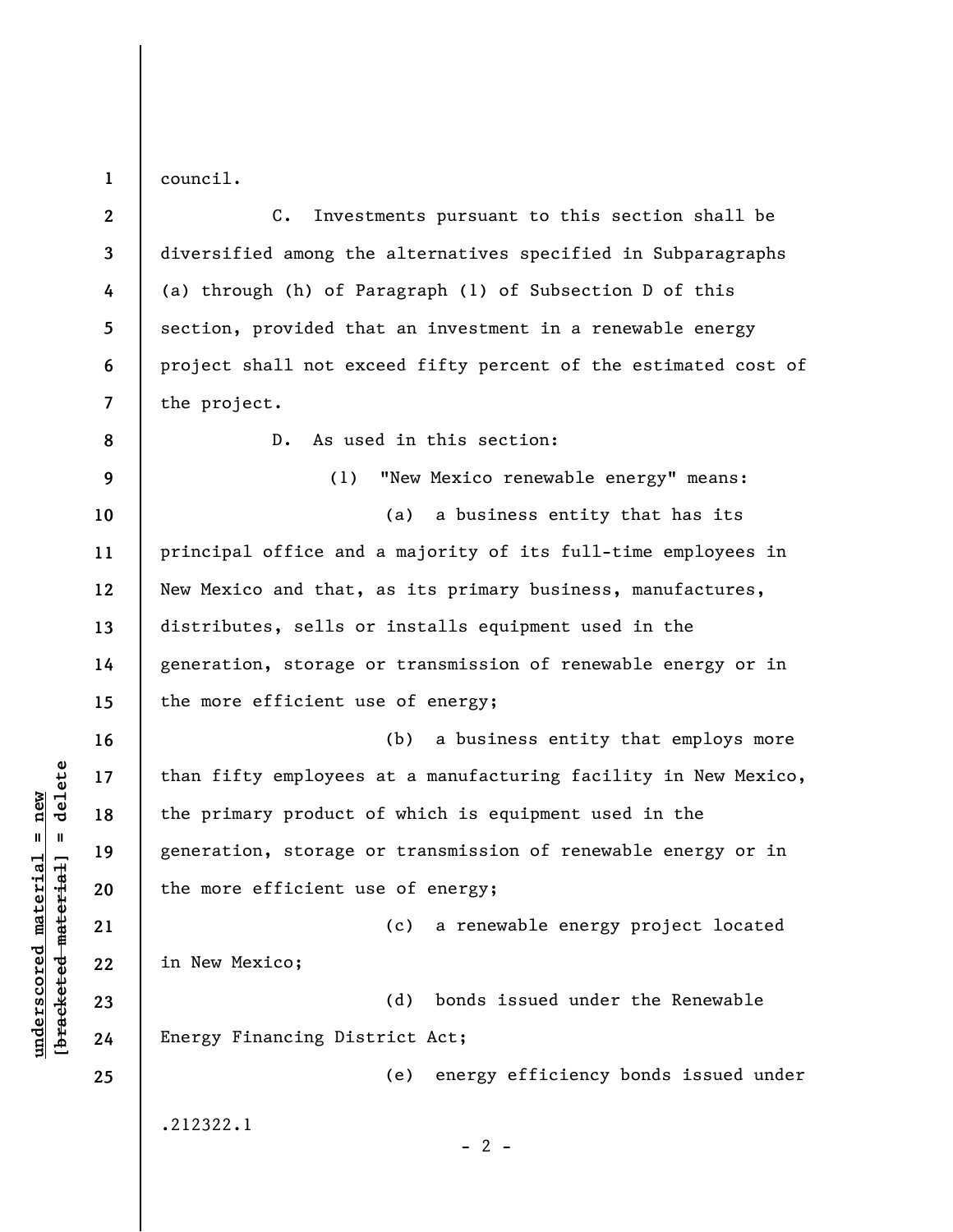**1 2 3 4 5 6 7 8 9 10 11 12 13 14 15 16 17 18 19 20 21 22 23 24 25**  the Energy Efficiency and Renewable Energy Bonding Act; (f) utility revenue bonds issued by a municipality or county for acquiring, extending, enlarging, bettering, repairing or otherwise improving a facility, the primary purpose of which is the generation, storage or transmission of renewable energy; (g) renewable energy transmission bonds issued under the New Mexico Renewable Energy Transmission Authority Act; or (h) a New Mexico renewable energy private equity fund; (2) "New Mexico renewable energy private equity fund" means a business entity organized and operating in the United States that: (a) has as its primary business activity the investment of funds in return for equity in renewable energy projects located in New Mexico; (b) holds out the prospects for capital appreciation from such investments; and (c) accepts investments only from accredited investors as that term is defined in Section 2 of the federal Securities Act of 1933, as amended, and rules promulgated pursuant to that section; (3) "renewable energy" means energy that is derived from solar heat, solar light, wind, geothermal energy, .212322.1  $-3 -$ 

 $\frac{1}{2}$  intereted material = delete **[bracketed material] = delete**  $underscored material = new$ **underscored material = new**